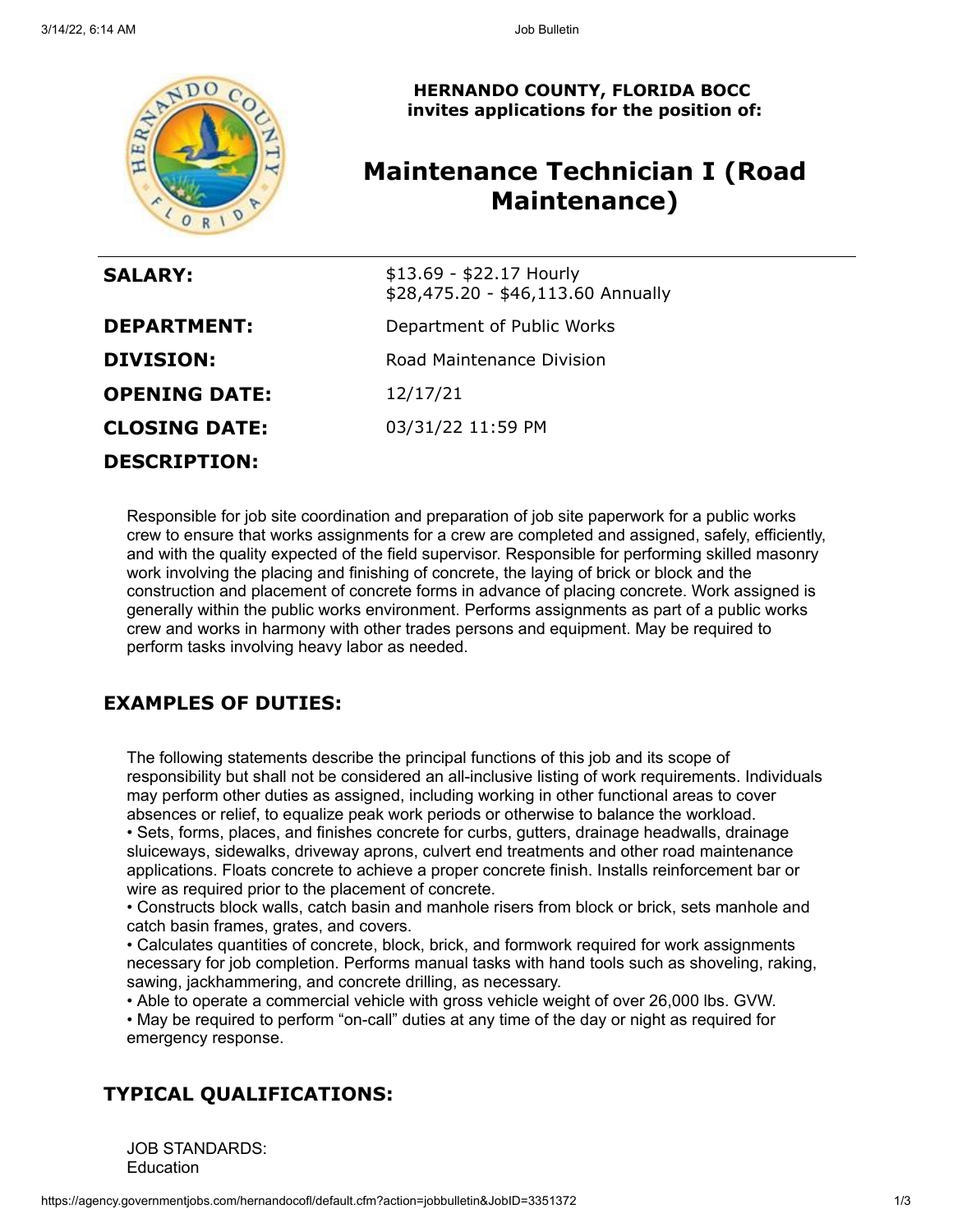Graduation from an accredited high school or possession of an acceptable equivalency diploma. Experience

Five (5) years of experience in placing and finishing concrete and brick/block laying. Three (3) years' experience in operating commercial vehicles and/or construction equipment. Licenses, Certifications or Registrations

Valid Florida Commercial Driver's License Class B or Class A and be insurable by current insurance carrier. May be required to have tankers endorsement. FDOT Intermediate Work Zone Certification. This position is subject to random drug and/or alcohol testing when necessary. Must possess or be able to obtain within 90 days of employment, certification in NIMS/Incident Command Courses IS100PWb, IS200, and IS700, IS800 and be able to obtain ATSSA Flagger Certification.

CRITICAL EXPERTISE TO PERFORM ESSENTIAL FUNCTIONS

-Knowledge of concrete curing, finishing, floating, forming, placing, and mixing. Ability to accurately calculate the volume of concrete needed for a particular job.

-Knowledge of safe practices and methods used in public works construction and maintenance activities.

-Ability to perform manual labor, including jack hammering and concrete drilling as needed. -Ability to understand and follow oral and written instructions from supervisors or other

competent authorities and the ability to read and interpret construction plans.

-Ability to interact with co-workers, supervisors, and the general public in a professional and courteous manner.

-Ability to become NIMS certified within three (3) months of employment.

-Ability to operate computer tablet for time and material entry.

### **SUPPLEMENTAL INFORMATION:**

Pay Grade: 208 FLSA: Non-Exempt Bargaining Unit: Teamsters Local 79

APPLICATIONS MAY BE FILED ONLINE AT: <https://www.hernandocounty.us/home>

Position #13709 MAINTENANCE TECHNICIAN I (ROAD MAINTENANCE) KD

15470 Flight Path Drive Brooksville, FL 34604 (352) 754-4817

[kdale@co.hernando.fl.us](mailto:kdale@co.hernando.fl.us)

### **Maintenance Technician I (Road Maintenance) Supplemental Questionnaire**

- \* 1. What is your highest level of education?
	- $\Box$  High School Diploma or GED
	- $\square$  Associates
	- $\Box$  Bachelors Degree
	- **J** Masters Degree
	- Doctorate
	- $\Box$  Technical School
- \* 2. Do you possess a valid Florida Commercial Drivers License Class B or A?
	- $\Box$  Yes  $\Box$  No